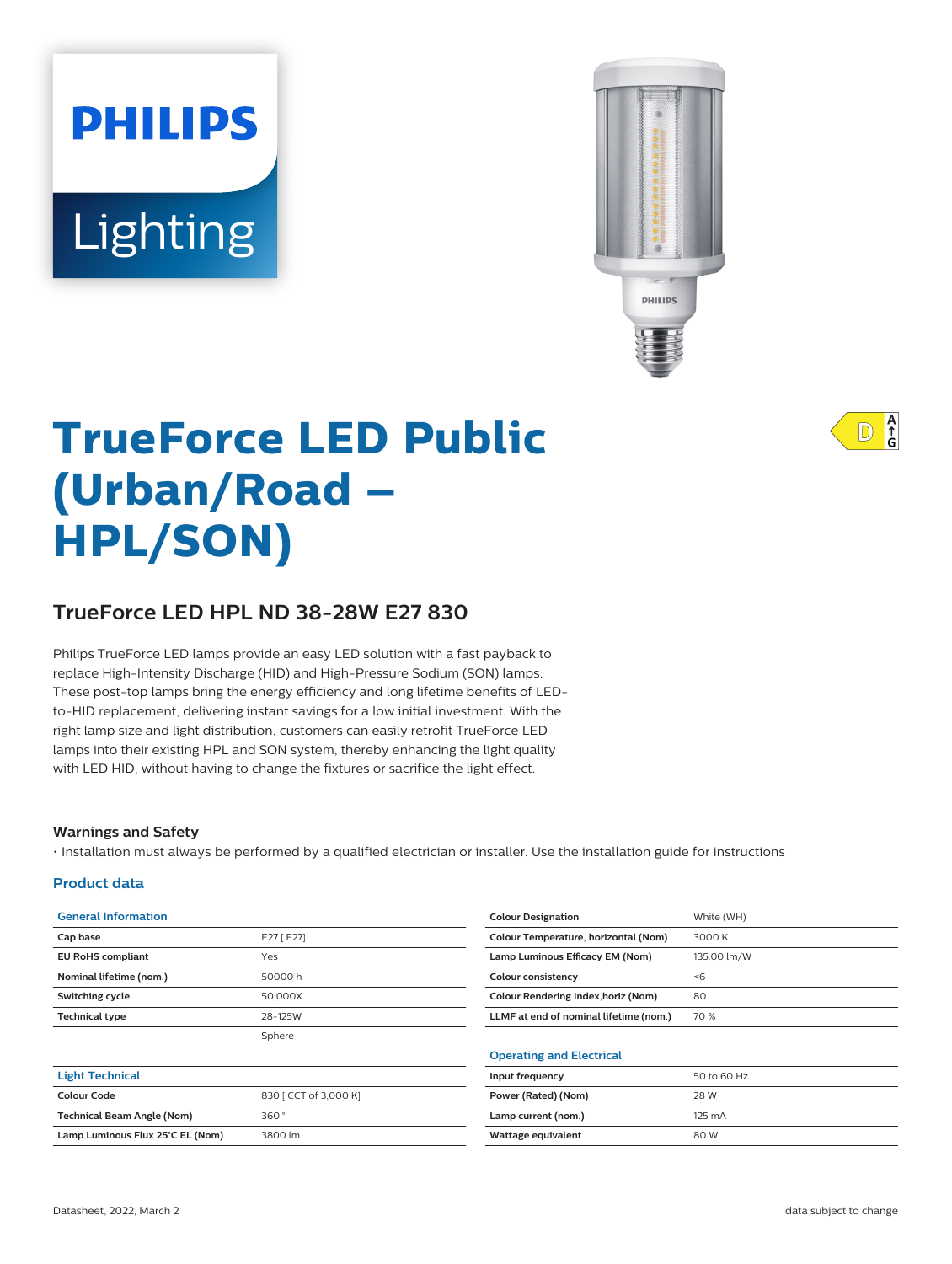# **TrueForce LED Public (Urban/Road – HPL/SON)**

| Starting time (nom.)             | 0.45s     |
|----------------------------------|-----------|
| Warm-up time to 60% light (nom.) | 0.45s     |
| Power factor (nom.)              | 0.95      |
| Voltage (Nom)                    | 220-240 V |
|                                  |           |
| <b>Temperature</b>               |           |
| T-Case maximum (nom.)            | 85 °C     |
|                                  |           |
| <b>Controls and Dimming</b>      |           |
| Dimmable                         | No        |
|                                  |           |
| <b>Mechanical and Housing</b>    |           |
| <b>Lamp Finish</b>               | Clear     |
| <b>Bulb shape</b>                | Others    |
|                                  |           |
| <b>Approval and Application</b>  |           |
| <b>Energy Efficiency Class</b>   | D         |

| Energy consumption kWh/1,000 hours | 28 kWh                              |  |  |
|------------------------------------|-------------------------------------|--|--|
|                                    | 403570                              |  |  |
|                                    |                                     |  |  |
| <b>Product Data</b>                |                                     |  |  |
| Full product code                  | 871869963818400                     |  |  |
| Order product name                 | TrueForce LED HPL ND 38-28W E27 830 |  |  |
| EAN/UPC - product                  | 8718699638184                       |  |  |
| Order code                         | 929002006302                        |  |  |
| SAP numerator - quantity per pack  |                                     |  |  |
| Numerator - packs per outer box    | 6                                   |  |  |
| <b>SAP material</b>                | 929002006302                        |  |  |
| SAP net weight (piece)             | 0.370 kg                            |  |  |

#### **Dimensional drawing**



| Product                             |              |
|-------------------------------------|--------------|
| TrueForce LED HPL ND 38-28W E27 830 | 75 mm 178 mm |
|                                     |              |

**TrueForce LED HPL ND 38-28W E27 830**

### 200 300 400 500 600  $_{200}^0$ 40 80 20 60 700 800 100 Intensity (%)



**LEDTrueForce E27 28W 3000K LEDTrueForce E27 360**

#### **Photometric data**

 $\lambda$ [nm] $\rightarrow$